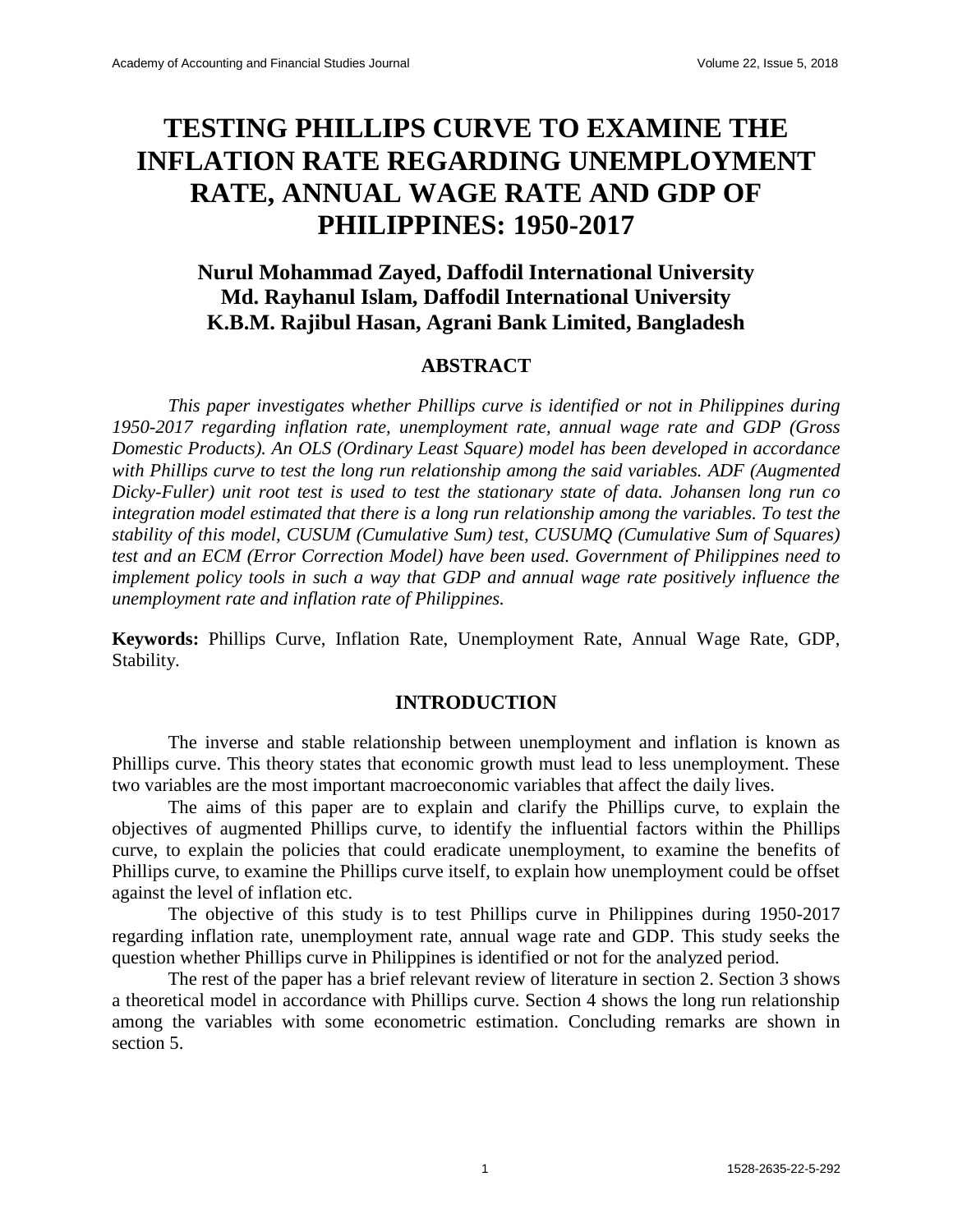#### **LITERATURE REVIEW**

Puzon (2009) investigated the relationship among unemployment rate, interest rate, exchange rate, supply shock and inflation rate of Philippines, Malaysia, Indonesia and Thailand in accordance with Phillips curve by applying OLS, instrumentals variables and Prais-Winsten method during 1980-2005 and found that exchange rate lag, unemployment and interest rate were significant at 10% level and there were no trade-off between inflation and unemployment. Furuoka (2008) analyzed the relationship between unemployment rate and inflation rate of Philippines in accordance with Phillips curve by applying unit root test, Johansen test; VECM (Vector Error Correction Model) test and Granger-casualty test during 1980-2006 and found that there exists a co integration relationship rather than causal relationship between inflation rate and unemployment rate in the Philippines. Resurreccion (2014) examined inflation, unemployment and economic growth of Philippines in accordance with Okun's Law and Phillips Curve by applying unit root test, OLS regression technique, White's test and VIF during 1980-2009 and found that unemployment is inversely related to economic growth and inflation, confirming Phillips Curve and Okun's Law in the Philippines for the analyzed period. Furoka et al. (2013) examined inflation and unemployment of Philippines in accordance with Phillips curve by applying unit root test, DOLS (Dynamic Ordinary Least Square) regression technique, Johansen test for co integration, VECM test, Granger-casualty test and Hodrick-Prescott during 1980-2010 and found that unemployment is inversely related to inflation and a causal relationship between unemployment and inflation rate, confirming Phillips Curve in the Philippines for the analyzed period. Bagsic (2004) tested inflation and unemployment of Philippines in accordance with Phillips curve by applying regression analysis during 1981-2002 and found that there is a tradeoff between unemployment and inflation for the Philippines for the analyzed period. Paqueo et al. (2016) addressed the influence of higher Legal Minimum Wages (LMWs) on the income level of poor people by using some conflicting hypothesis and found that LMWs could be disadvantageous, could reduce average workers' work hrs and also could reduce the probability of the employment of young people in Philippines during 2000-2015. Cacnio (2013) analyzed inflation dynamics in short run of Philippines in accordance with Keynesian Phillips curve by using Cobb-Douglas model during 1988-2009 and found that sensitivity of inflation is a declining one because of the flattening Phillips Curve in Philippines for the analyzed period.

Doloriel et al. (2014) examined the volatility of inflation rate of Philippine by using fractal analysis during 1961-2012 and found that inflation rate is stable in Philippines but significantly unstable in fractal dimension for the analyzed period. Phelps (1967) studied aggregate demand in light of optimal fiscal control with the aid of a model of macroeconomics and Phillips Curve and derived the inflation and employment path. It was found that the main ingredient of Phillips curve is the price change rather than wage change and gradually inflation adjusts over time. Lacker & Weinberg (2007) intuited the negative relationship between unemployment and inflation with the aid of Phillips Curve and concluded that lower unemployment is associated with faster inflation which needs to be understood by the policymakers. Ormerod et al. (2009) explored inflation and unemployment of US (United States), Germany and UK (United Kingdom) in accordance with Phillips curve by using the statistical technique of fuzzy clustering during 1871-2009 and identified that the typical rates of unemployment and inflation in the regimes are different and also the trade-off between unemployment and inflation is entirely misplaced that means Phillips Curves was not identified in the short run within the analyzed period. Clark and Laxton (1997) reconsidered nonlinearity issue of Phillips curve and underscored its policymaking importance by using models and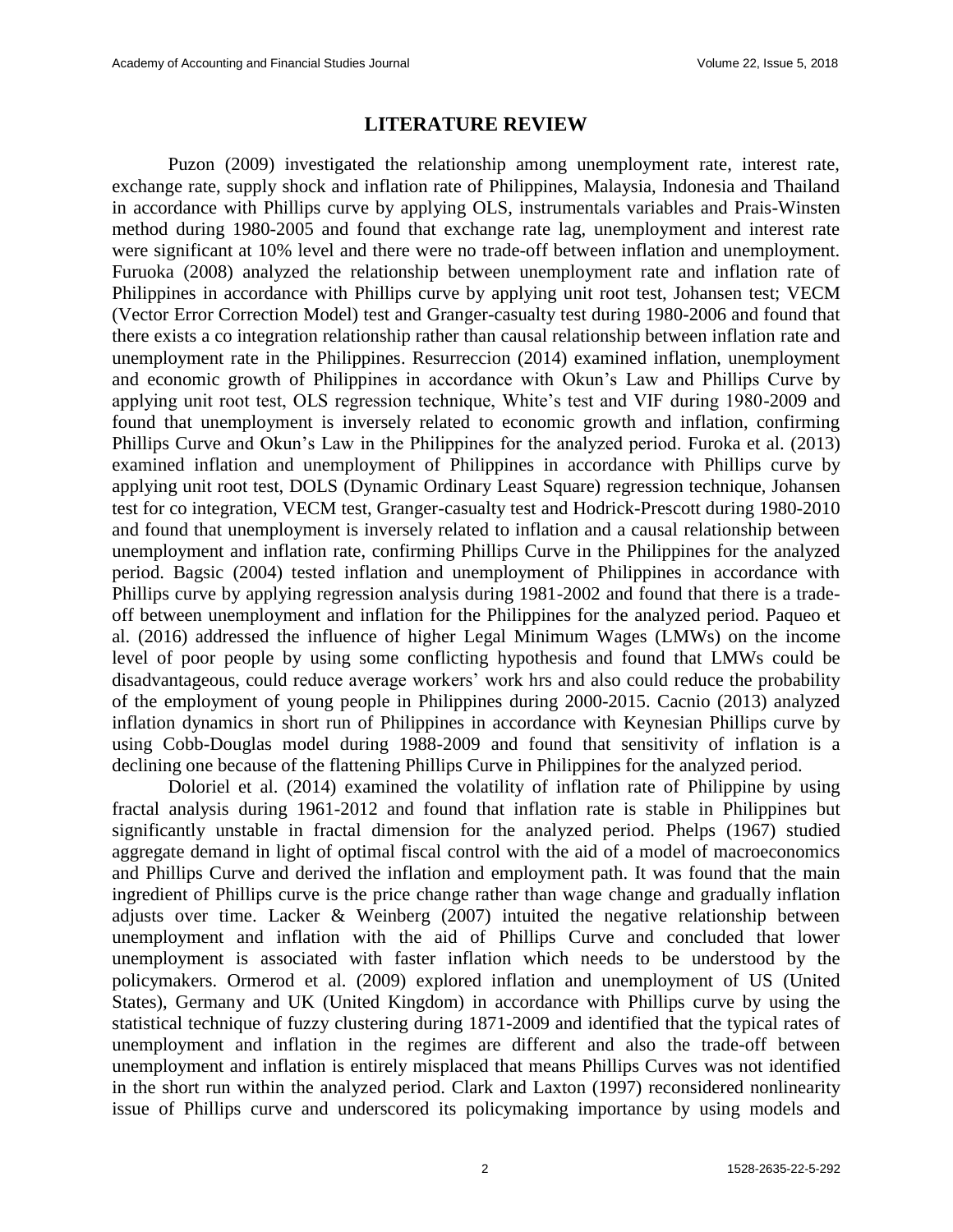empirical estimates of price and wage determination of US. Marfatia (2018) estimated the new Keynesian Phillips curve in UK by applying Kalman filter and found a significant role of the model of unobserved components estimated from expected inflation in explaining the dynamics of inflation. Albuquerque & Baumann (2017) suggested policymakers to forecast inflation in accordance with the Phillips curve by applying Kalman filter during 1992-2015 and found that suddenly inflation which should not be excluded by the policymakers might go up. Marsilli (2017) presented a MIDAS (Mixed-Data Sampling) model of augmented Phillips curve on realtime US inflation and found 2 salient elements; one is oil price hike and another one is the rolling window framework. Both of them are consistent with previous literature. Abdelsalam (2017) criticized regarding forecasting accuracy of Phillips curve by considering open economy, econometric specifications, business cycle, price gap, and some dynamic and static forecasts and found that accurate forecasting is provided by the Phillips curve with Time varying coefficients. Chletsos et al. (2016) explored Phillips curve regarding inflation forecasting of US and Canada during 1960-2013 by using a constant and standard coefficient model of Phillips curve and found that for both of the countries, US and Canada, inflation was instable and hence concluded by suggesting that time variation modeling might help to improve the predictions accuracy for US rather than Canada. Seydl & Spittler (2016) argued about recent flattened trend of Phillips curve using standard econometric specifications and found earning inequalities due to restrained growth of wage in labor and product market and due to the lower rate of commonly estimated full-employment bar of unemployment in US. Ferreira & Palma (2015) proposed a general Phillips curve to estimate inflation of Brazil during 2003-2013 by using DMA (Dynamic Model Averaging) method and Kalman filter estimation and found underscoring forecasting features of inflation along with short and medium term exchange rate which is decreasing during the analyzed period in Brazil. Rusticelli et al. (2015) explained lag process of autoregressive distribution of past inflation and concluded that unemployment gap could be reduced in real-time revisions by the anchored Phillips curve expectations.

To test Phillips curve, annual wage rate along with unemployment rate and inflation rate must be considered. From the above literature review, it appeared that the researchers ignored annual wage rate which is not justified to the Phillips curve. In this research, annual wage rate has been considered to fill up this gap and also GDP has been taken as a threshold variable. CUSUM test and CUSUMQ test have been applied to test the stability of the model unlike the previous studies.

## **Objectives**

The broad objective of this study is to analyze the inflation rate of Philippines regarding unemployment rate, annual wage rate and GDP during 1950-2017 in accordance with Phillips curve. The specific objectives are to estimate how inflation rate influences unemployment rate, annual wage rate and GDP of Philippines for the analyzed period and also to test whether Phillips curve in Philippines is identified or not.

## **METHODOLOGY**

This is a descriptive analysis and the nature of data is quantitative. This research is secondary data based only. Data were collected from different websites, internal database and world development indicator reports. An OLS model has been developed in accordance with Phillips curve to test the long run relationship among the variables such as inflation rate,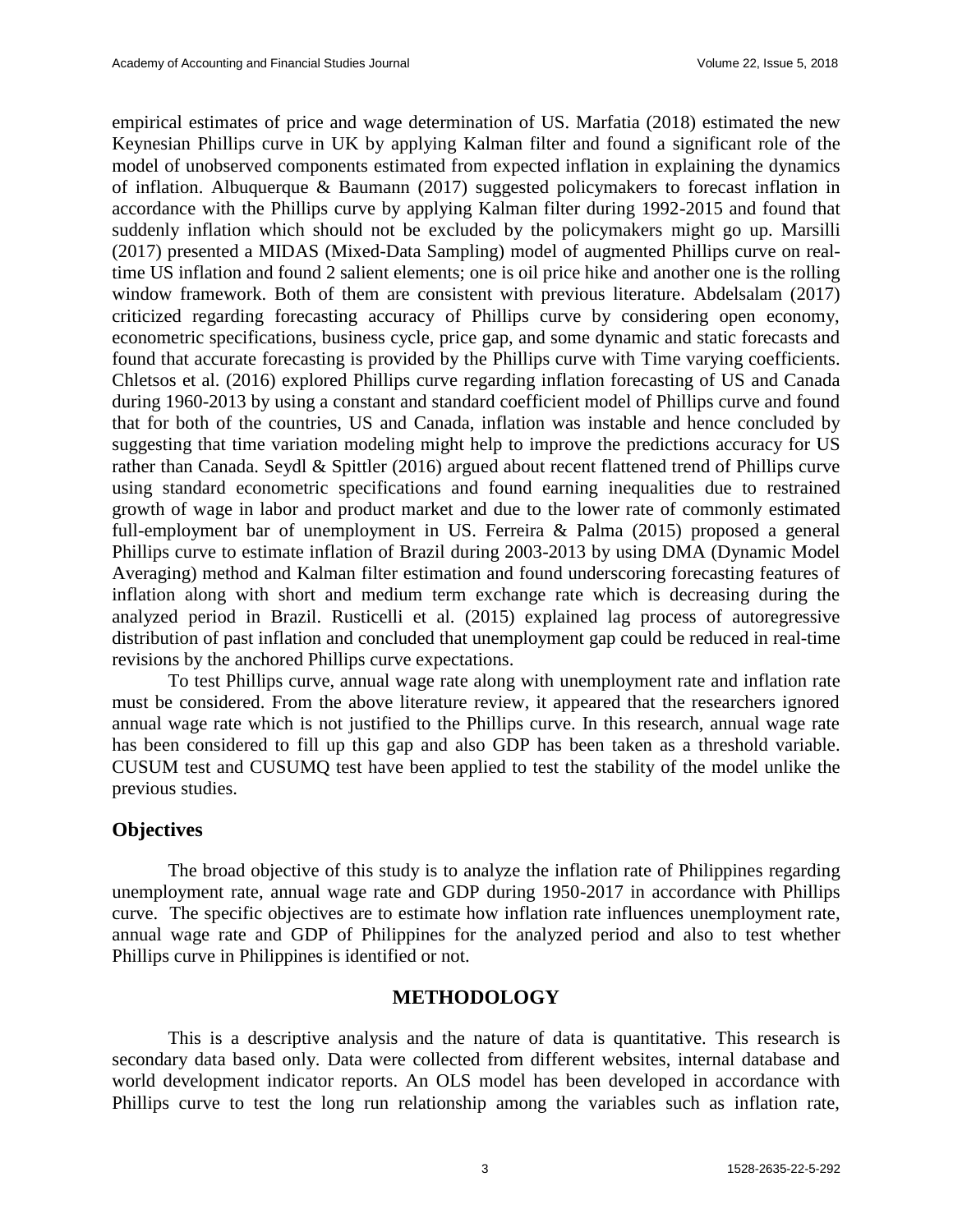unemployment rate, annual wage rate and GDP of Philippines during 1950-2017. ADF unit root test has been applied to test the stationary states of data set. Johansen long run co integration technique has been used to test the long run relationship among the variables. CUSUM test, CUSUMQ test and an ECM model have been developed to test the stability of the model.

## **Theory & Model**

To examine macroeconomic policy, Phillips curve has become a significant tool. It depicts the interaction between unemployment and inflation. Though Phillips considered wage inflation, annual wage rate has been separately considered here in this study along with GDP as threshold variable. According to the economic theory, annual wage rate, and GDP is positively correlated with inflation rate but unemployment rate is negatively correlated with inflation rate. In accordance with Phillips curve, an OLS model has been developed under the symmetry condition among inflation rate, unemployment rate, annual wage rate and GDP of Philippines during 1950-2017 and the model is as follows:

$$
\pi_{t=}\alpha+\beta_0+\beta_1u_t+\beta_2w_t+\beta_3g_t+\epsilon_t\tag{1}
$$

Where,  $\pi_t$ ,  $\alpha$ ,  $\beta_0$ ,  $\beta_1$ ,  $u_t$ ,  $\beta_2$ ,  $w_t$ ,  $\beta_3$ ,  $g_t$  and  $\epsilon_t$  denote inflation rate, alpha coefficient, benchmark recommendations targeting inflation and unemployment, coefficient of unemployment rate, unemployment rate, coefficient of annual wage rate, annual wage rate, coefficient of GDP, GDP and error term respectively. An ECM model has been developed to estimate the short-run dynamics in the relationship among the variables. The ECM model is specified as:

$$
\Delta ln \pi_t = \alpha_0 + \alpha_1 \Delta ln u_{t-i} + \alpha_2 \Delta ln w_{t-i} + \alpha_3 \Delta ln g_{t-i} + \Delta ln \pi_{t-1} + \alpha_4 U_{t-1} + \epsilon_t
$$
\n(2)

Where,

$$
U_{t-1} = \ln \pi 2_t - \beta_0 - \beta_1 \ln U_t - \beta_2 w_t - \beta_3 g_t
$$

Where,  $\alpha_4 U_{t-1}$  is the error correction term and it is the residual from the co integrating equation,  $\alpha_4$  is the error correction coefficient and  $\alpha_i$  are the estimated short-run coefficients (Jammeh, 2012).

## **Econometric Estimations**

Augmented Dicky Fuller (ADF) test has been applied to test the stationary state of the variables. To test Johansen long run co integration test, all the variables should be stationary. From Table 1, it appears that inflation rate, unemployment rate and annual wage rate are stationary at level I (0); on the other hand GDP is stationary at  $1<sup>st</sup>$  difference, I (1).

| Table 1<br>AUGMENTED DICKY FULLER (ADF) UNIT ROOT TEST |                                   |                       |             |                         |  |
|--------------------------------------------------------|-----------------------------------|-----------------------|-------------|-------------------------|--|
| Variables                                              | $C$ (constant) and $T$ (trend) in | <b>ADF</b> statistics | Optimum lag | <b>Stationary State</b> |  |
|                                                        | the equation                      |                       |             |                         |  |
| π                                                      | C & T                             | $-3.651$              |             | (0)                     |  |
| u                                                      | C & T                             | $-5.153$              |             | (0)                     |  |
| W                                                      | C & T                             | $-1.642$              |             | (0)                     |  |
|                                                        | C & T                             | $-11.114$             |             |                         |  |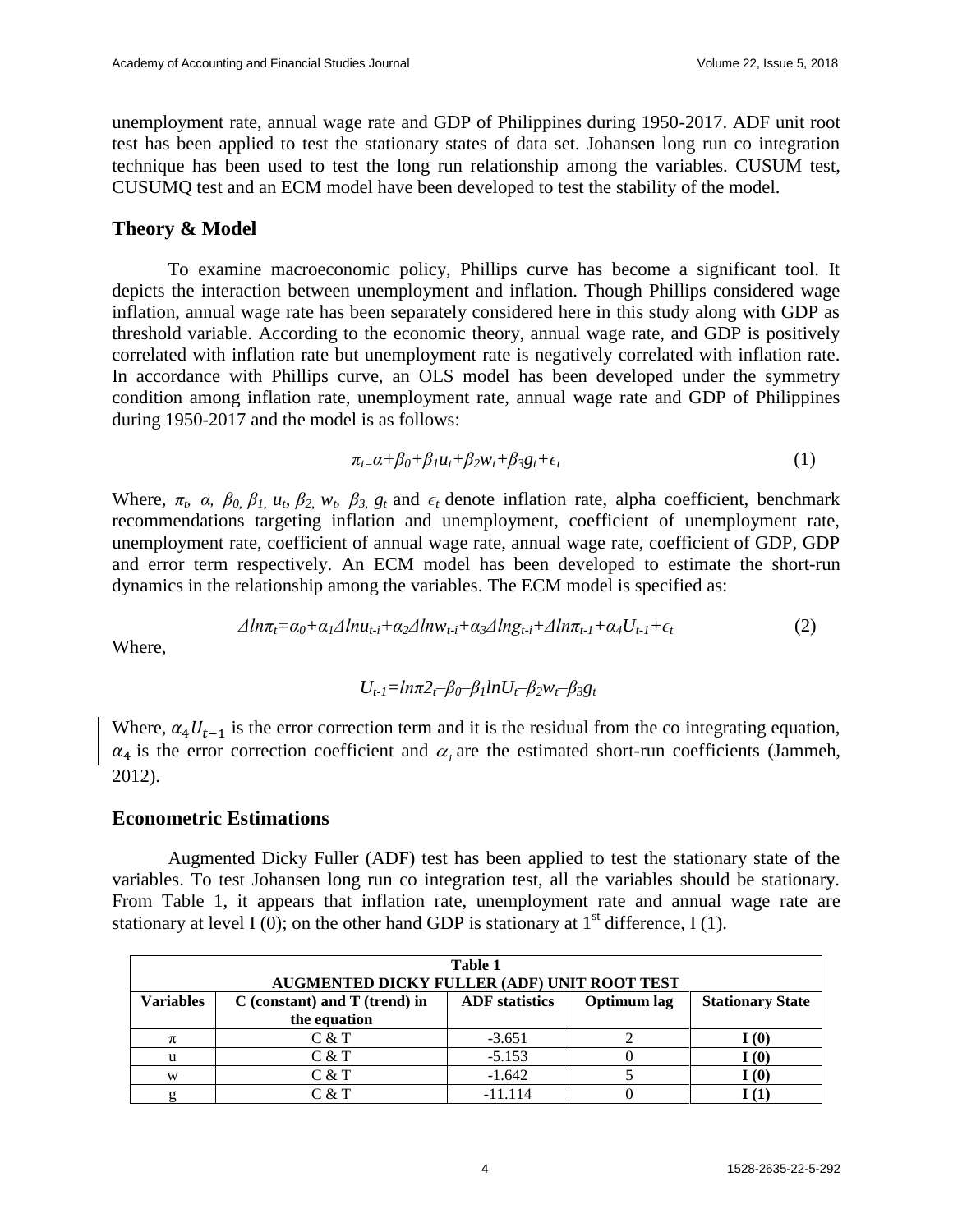Note:  $\pi$ =Inflation Rate, u=Unemployment Rate, w=Annual Wage Rate & g=GDP.

Johansen test for co integration has been applied to test whether there is any long run relationship among the variables. According to trace statistic and max-Eigen value statistic, there are at least 3 co integration equations (log likelihood 111.4243) among the variables (Table 2).

| Table 2<br><b>JOHANSEN TEST FOR CO INTEGRATION</b>                                                                                                                                                            |        |        |       |               |        |                                           |
|---------------------------------------------------------------------------------------------------------------------------------------------------------------------------------------------------------------|--------|--------|-------|---------------|--------|-------------------------------------------|
| 0.05<br>Max-<br><b>Critical</b><br><b>Hypothesized</b><br><b>Hypothesized</b><br>Eigen<br>Eigen<br>Trace<br>No. of $CE(s)$<br><b>Statistic</b><br>No. of $CE(s)$<br><b>Statistic</b><br>value<br><b>Value</b> |        |        |       |               |        | <b>Critical</b><br><b>Value</b><br>(0.05) |
| None $*$                                                                                                                                                                                                      | 80.036 | 47.856 | 0.478 | None $*$      | 41.633 | 27.584                                    |
| At most $1 *$                                                                                                                                                                                                 | 38.404 | 29.797 | 0.300 | At most $1 *$ | 22.868 | 21.132                                    |
| At most $2 *$                                                                                                                                                                                                 | 15.536 | 15.495 | 0.211 | At most $2 *$ | 15.160 | 14.265                                    |
| At most 3                                                                                                                                                                                                     | 0.376  | 3.841  | 0.006 | At most 3     | 0.376  | 3.841                                     |

Note: \*rejection of the hypothesis at the 0.05 level.

| Table 3<br>NORMALIZED CO INTEGRATING VECTORS AND THE CORRESPONDING<br><b>ADJUSTMENT COEFFICIENTS</b> |                       |                                                    |       |          |  |  |
|------------------------------------------------------------------------------------------------------|-----------------------|----------------------------------------------------|-------|----------|--|--|
| <b>Variable</b>                                                                                      | <b>B</b> Coefficients | a Coefficients<br><b>Standard error</b><br>t-value |       |          |  |  |
| π                                                                                                    | 1.000                 | 0.022                                              |       |          |  |  |
| u                                                                                                    | 9.778                 | $-0.007$                                           | 4.416 | 2.214    |  |  |
| W                                                                                                    | 0.002                 | 1.757                                              | 0.000 | 2.460    |  |  |
|                                                                                                      | $-8.167$              | 0.192                                              | 1.219 | $-6.701$ |  |  |
| Constant                                                                                             | $-1.123$              |                                                    |       |          |  |  |

Note: π=Inflation Rate, u=Unemployment Rate, w=Annual Wage Rate & g=GDP.

There is a long run relationship among inflation rate, unemployment rate, annual wage rate and GDP of Philippines during the analyzed period where except GDP; all other variables are positively correlated to inflation rate (Table 3). From Table 3, it also appears that inflation rate, unemployment rate, annual wage rate and GDP are weekly exogenous. Exogenous coefficients (αs) are measuring the speed of short run dynamics in the model. The retrieved co integration equation has given below:

$$
\pi_{t=1.00+9.78u_t+0.002w_t-8.17g_t-1.12\tag{3}
$$

From Equation 3, it appears that there are positive associations between inflation rateunemployment rate and inflation rate-annual wage rate and there is negative association between Inflation Rate-GDP where inflation rate is significantly influencing unemployment rate (9.78) and GDP (-8.17).

| Table 4<br><b>ERROR CORRECTION REPRESENTATION</b> |                     |          |                       |  |  |
|---------------------------------------------------|---------------------|----------|-----------------------|--|--|
| <b>Variables</b>                                  | <b>Coefficients</b> | t-values | <b>Standard error</b> |  |  |
| Constant                                          | 0.019               | 1.170    | 0.016                 |  |  |
| $D(\pi(-1))$                                      | $-0.366$            | $-3.469$ | 0.106                 |  |  |
| D $(\pi(-2))$                                     | $-0.616$            | $-6.219$ | 0.099                 |  |  |
| $(u(-1))$                                         | $-0.529$            | $-0.778$ | 0.679                 |  |  |
|                                                   | $-0.448$            | $-0.653$ | 0.685                 |  |  |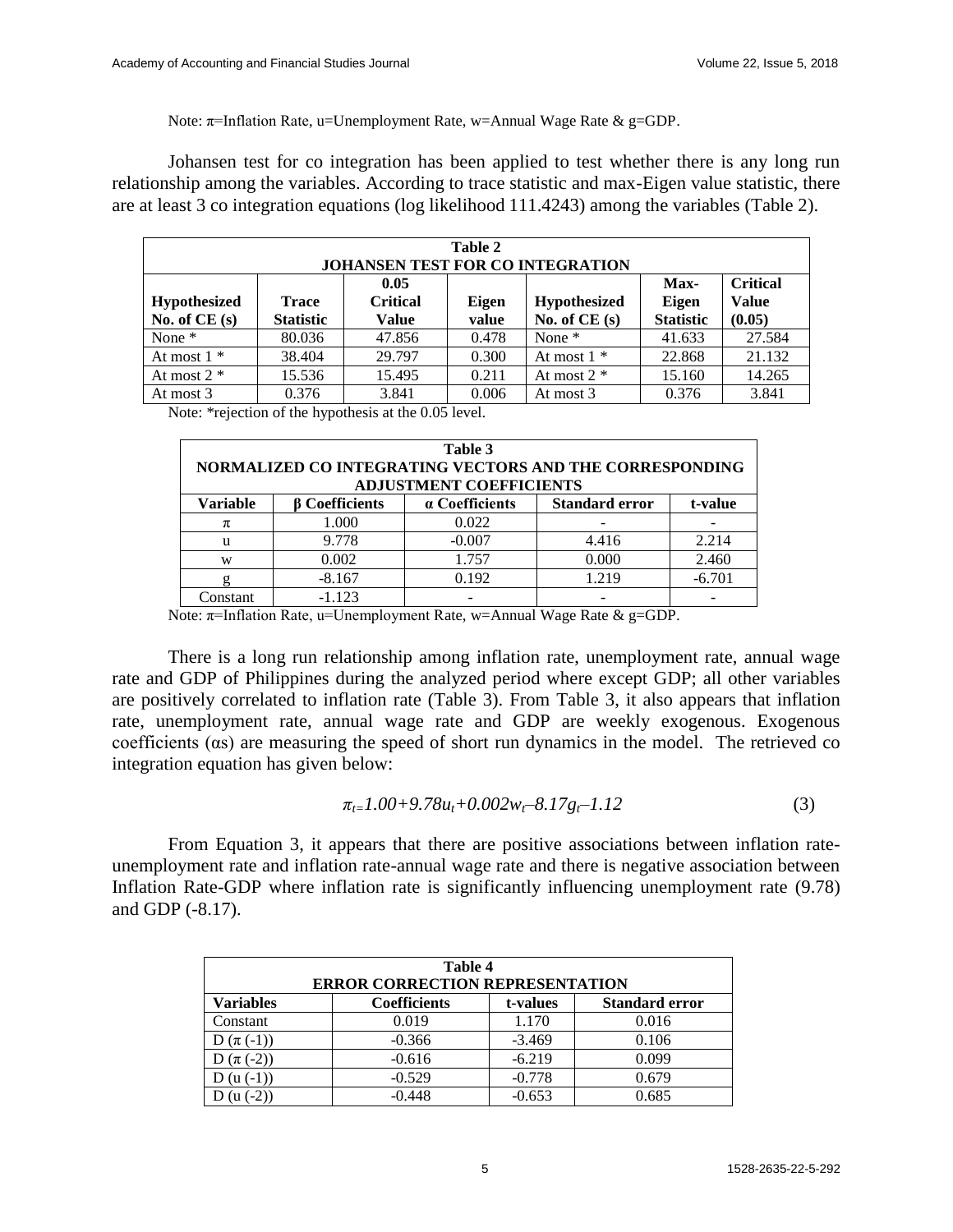| Table 4                                |                      |                          |          |       |                          |                          |  |
|----------------------------------------|----------------------|--------------------------|----------|-------|--------------------------|--------------------------|--|
| <b>ERROR CORRECTION REPRESENTATION</b> |                      |                          |          |       |                          |                          |  |
| $D(w(-1))$                             | 0.000                |                          |          | 0.115 | 0.002                    |                          |  |
| $D(w(-2))$                             | $-0.003$             |                          | $-1.156$ |       | 0.002                    |                          |  |
| $D(g(-1))$                             | 0.244                |                          | 2.009    |       | 0.121                    |                          |  |
| $D(g(-2))$                             | 0.071                |                          |          | 0.951 |                          | 0.0747                   |  |
|                                        | $\mathbf{D}(\pi)$    | $\mathbf{D}(\mathbf{u})$ |          |       | $\mathbf{D}(\mathbf{w})$ | $\mathbf{D}(\mathbf{g})$ |  |
| $R^2$                                  | 0.502                |                          | 0.163    |       | 0.690                    | 0.675                    |  |
| Adj. $R^2$                             | 0.419                | 0.023                    |          | 0.638 |                          | 0.621                    |  |
| Sum sq. resid.                         | 0.359                | 0.014                    |          |       | 1161.175                 | 1.323                    |  |
| S.E. equation                          | 0.082                | 0.016                    |          |       | 4.637                    | 0.157                    |  |
| F-statistic                            | 6.050                | 1.167                    |          |       | 13.326                   | 12.462                   |  |
| Log likelihood                         | 75.022               | 179.414                  |          |       | $-183.558$               | 33.320                   |  |
| Akaike AIC<br>$-2.032$<br>$-5.294$     |                      |                          | 6.0487   |       | $-0.729$                 |                          |  |
| Schwarz SC                             | $-1.695$<br>$-4.957$ |                          |          | 6.386 |                          | $-0.391$                 |  |
| Mean dependent                         | 0.000                | 0.000                    |          | 7.666 |                          | $-0.000$                 |  |
| S.D. dependent                         | 0.107                | 0.016                    |          | 7.705 |                          | 0.254                    |  |

Note:  $\pi$ =Inflation Rate, u=Unemployment Rate, w=Annual Wage Rate & g=GDP.

ECM test has been applied to test the validity of equilibrium relationships among the variables. From Table 4, it appears that F statistic significantly explaining inflation rate at 5% level. Estimated  $\mathbb{R}^2$  has suggested a relatively good fit of data set. Speed of adjustments among the variables is moderate. According to ECM test, inflation rate-annual wage rate association and Inflation Rate-GDP association are valid but inflation rate-unemployment rate association is not valid and the relationship among inflation rate, unemployment rate, annual wage rate and GDP was not stable during the analyzed period.



#### **FIGURE 1 CUSUM STATISTIC**

From Figures 1  $\&$  2, it appears that inflation rate function of Philippines was not stable during 1950-2017. CUSUM and CUSUMSQ plots must be under 5% critical bounds if the coefficients of ECM were to be stabled but in this research the plot of CUSUMQ crossed the bounds.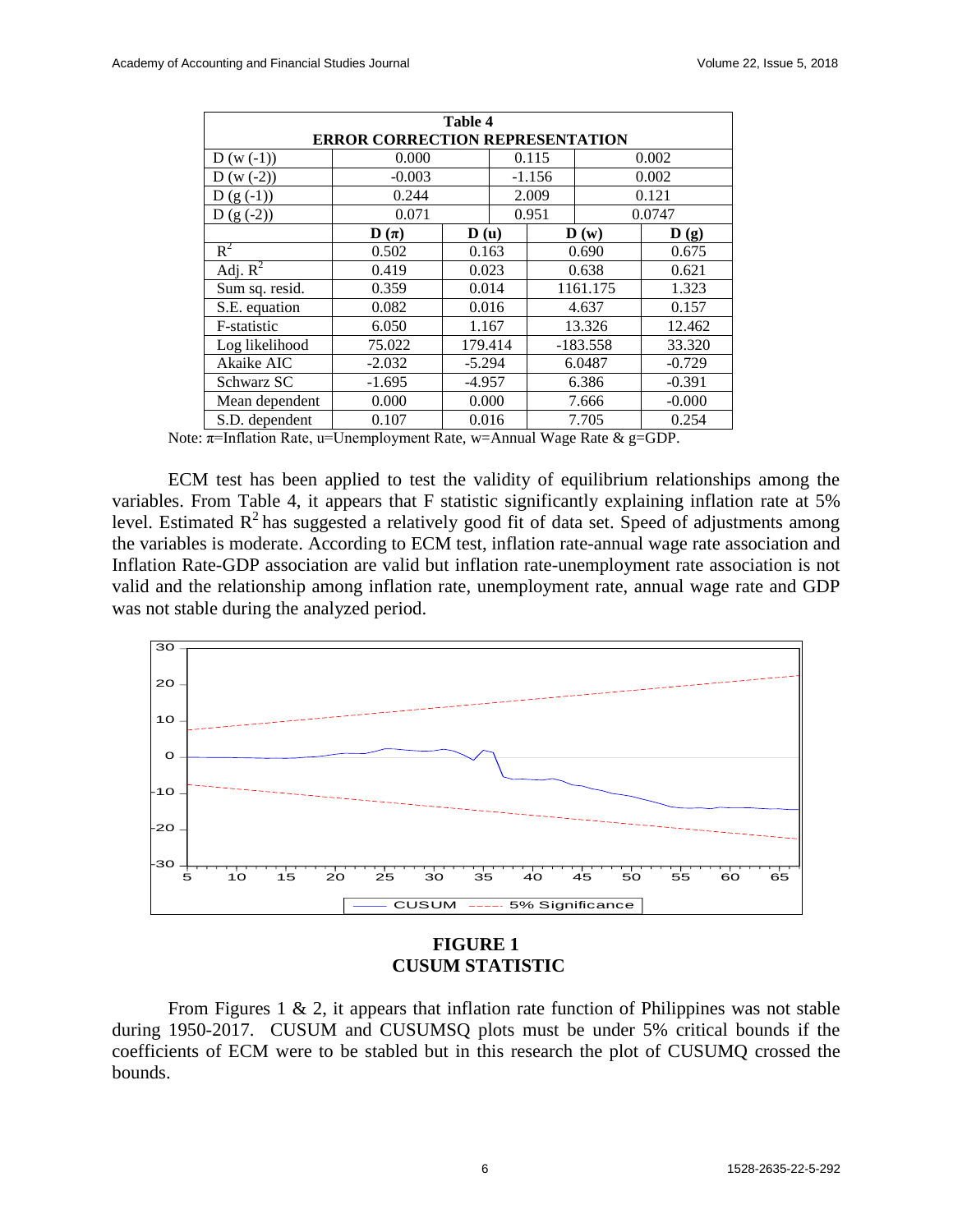

**FIGURE 2 CUSUMQ STATISTIC**

#### **Summary of Findings**

According to Johansen long run co integration test, there exists a long run relationship among the variables. Except GDP, the other variables are positively correlated to inflation during the analyzed period of Philippines. Annual wage rate and GDP, justified to economic theory, are positively and negatively correlated to inflation rate respectively. It is quite understandable as annual wage rate increases when inflation rate rises and as unemployment rate also increases, GDP goes down. However, unemployment rate, which is positively correlated with inflation rate, is not consistent with the essence of Phillips curve. According to Phillips curve, there is an inverse relationship between inflation rate and unemployment rate. So, it could be concluded that Phillips curve is not applicable for the economy of Philippines during 1950-2017.

#### **CONCLUSIONS & POLICY RECOMMENDATIONS**

Positive association between inflation and unemployment is a unique challenge for the policy makers. When unemployment decreases, discretionary income rises, demand rises and consequently price increases. On the other hand, when unemployment is high, demand falls and consequently price decreases. During this stagflation period (1950-2017) in Philippines, as it hinders economic growth, currency of Philippines should be removed from gold standard and should left for floatation. Production costs could be cut down to eradicate job lose. Interest rates could be increased to reduce inflation rate. GDP should be forced to regain the job lost. However, as long as inflation rate and unemployment rate both are low, it could be good for the economy while low unemployment rate can trigger global demand of goods which could maintain a lower inflation rate. There is a positive relationship between inflation and annual wage rate but wage growth in relation to inflation is low, which may cause low productivity or per hour output. In such situation, labor productivity or per hour output should be increased to grow the average yearly wage. There exists a negative relationship between inflation rate and GDP, which is consistent with Phillips curve, may be due to real exchange rate movements, tax, government spending, money growth and oil price etc. (Berument et al., 2008).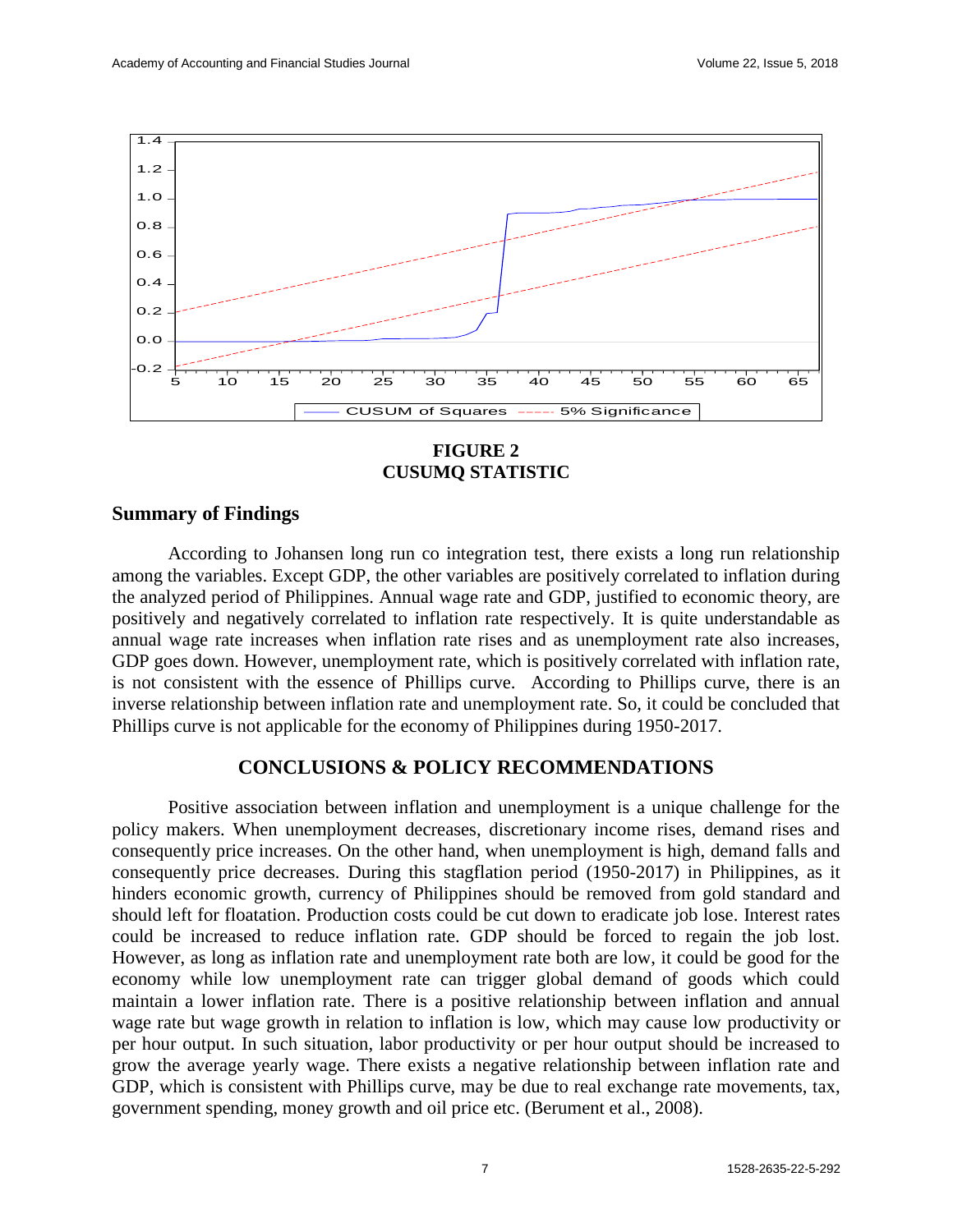To implement the policy tools in such a way that GDP and annual wage rate positively influence the unemployment rate and inflation rate of Philippines, the government of Philippines should focus on the salient issues like, leadership styles applied in Philippines' business sector, extroversion and internationalization of local SMEs in export marketable goods, bilateral agreements among local companies of public or private interest, as well as among multi-national parties and businesses' along with governmental strategic plans undertaken to support the prosperity of local business and family income. This paper might contribute to resolve the problem of stagflation experienced from high level of inflation and unemployment in the economy not only in Philippines but also in the rest of the world. In the long run there might not be any off set between inflation and unemployment rate. In such situation central banks must not fix unemployment rate below natural rate. The novelty of this research is that unlike the previous studies, annual wage rate has been considered to justify the Phillips curve as well as GDP as the threshold variable. The methodology is also unique in terms of CUSUM and CUSUMQ tests as the stability tests for the model.

#### **REFERENCES**

- Albuquerque, B., & Baumann, U. (2017). Will US inflation awake from the dead? The role of slack and nonlinearities in the phillips curve. *Journal of Policy Modeling, 39*(2), 247-271.
- Abdelsalam, M.A.M. (2017). Improving Phillips curve's inflation forecasts under misspecification. *Romanian Journal of Economic Forecasting*, *20*(3), 54-76.
- Bagsic, C.B. (2004). The Phillips curve and inflation forecasting: The case of the Philippines, *Philippine Management Review*, *11*, 76-90.
- Berument, H., Inamlik, A., & Olgun, H. (2008). Inflation and growth: Positive or negative relationship? *Journal of Applied Sciences, 8*, 192-204.
- Cacnio, F.C.Q. (2013). Analysing inflation dynamics in the Philippines using the new Keyensian Phillips curve. *The Philippine Review of Economics*, *50*(2), 53-82.
- Clark, P.B., & Laxton, D. (1997). *Phillips curves, Phillips lines and the unemployment costs of overheating.* IMF Working Paper.
- Chletsos, M., Drosou, V., & Roupakias, S. (2016). Can Phillips curve explain the recent behavior of inflation? Further evidence from USA and Canada. *Journal of Economic Asymmetries, 14*, 20-28.
- Doloriel, N.S., Salvaleon, R.G., Ronquillo, A.O., & Estal, B.R. (2014). Fractal analysis of Philippines inflation rate. *SDSSU Multidisciplinary Research Journal, 2*(1), 179-182.
- Furoka, F., Munir, Q., & Harvey, H. (2013). Does the Phillips curve exist in the Philippines? *Economics Bulletin*, *33*(3), 2001-2016.
- Furuoka, F. (2008). Unemployment and inflation in the Philippines: New evidence from vector error correction model. *Philippine Journal of Development, 35*(1), 93-106.
- Ferreira, D., & Palma, A.A. (2015). Forecasting inflation with the Phillips curve: A dynamic model averaging approach for Brazil. *Revista Brasileria de Economia*, *69*(4), 451-465.
- Jammeh, K. (2012). *Long-and short-run determinants of demand for money and its stability in the Gambia: An empirical investigation*. Research paper submitted in fulfilment of the honours requirements for the Bachelor of Science in Economics, University of the Gambia.
- Lacker, J.M., & Weinberg, J.A. (2007). Inflation and unemployment: A layperson's guide to the Phillips curve. *Economic Querterly, 93*(3), 201-227.
- Marfatia, H.A. (2018). Estimating the new Keynesian Phillips curve for the UK: Evidence from the inflationindexed bonds market. *Journal of Macroeconomics*, *18*(1).
- Marsilli, C. (2017). Now casting US inflation using a MIDAS augmented Phillips curve. *International Journal of Computational Economics and Econometrics, 7*(1-2), 64-77.
- Ormerod, P., Rosewell, B., & Phelps, P. (2009). Inflation/unemployment regimes and the instability of the Phillips curve. *Economics*.
- Puzon, K.A.M. (2009). The inflation dynamics of the ASEAN-4: A case study of the Phillips curve relationship. *Journal of American Science*, *5*(1), 55-57.